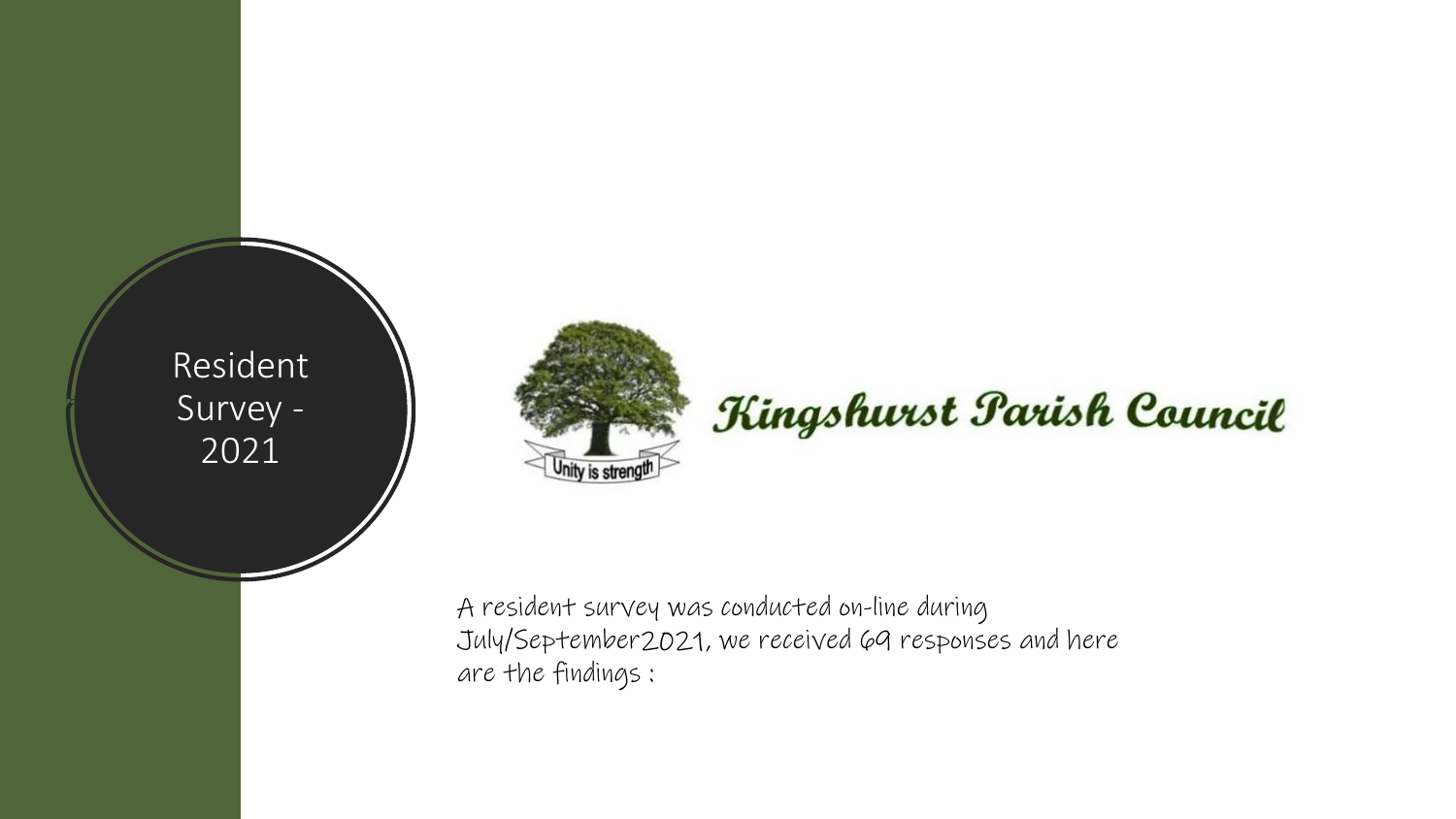



69 Responses – 75% are in age range 25-59 years old.

Resident Profile

> 53% - Get information on Social Media and 30%- Word of mouth .



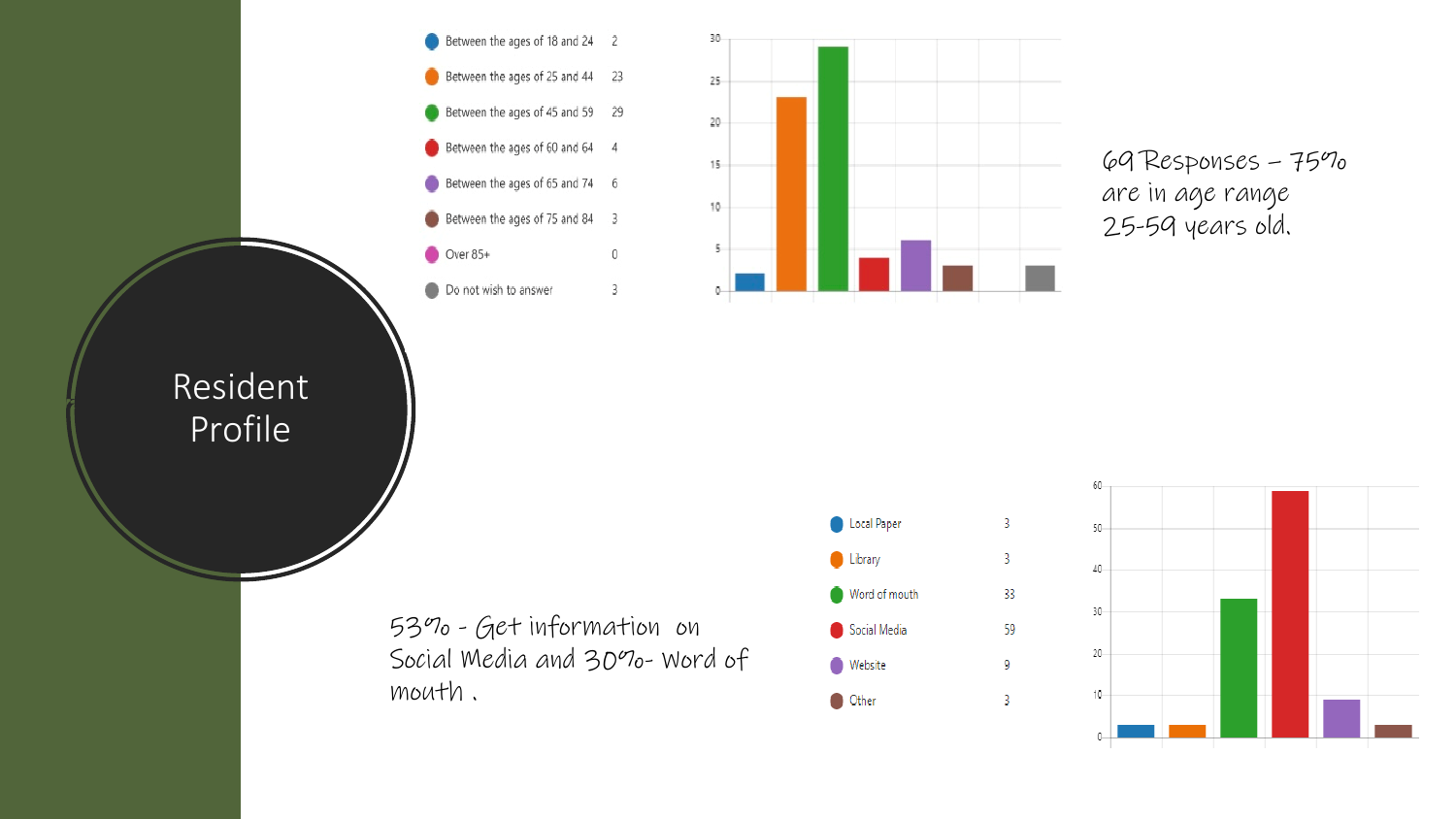74% (51) have not attended an Annual Parish Council Meeting

What is stopping residents attending :

Work - 5 Times - 3 Child Care /Carer commitments - 5 Don't know when taking place – 7 Other - 4

## SMBC/Parish Council

Do you feel your representatives in local government are sufficiently aware of local concerns and feelings? **More Details** 

100%

Fully Aware Cuite Aware Mot aware Mo Opinion Parish Council Borough council 100% 0%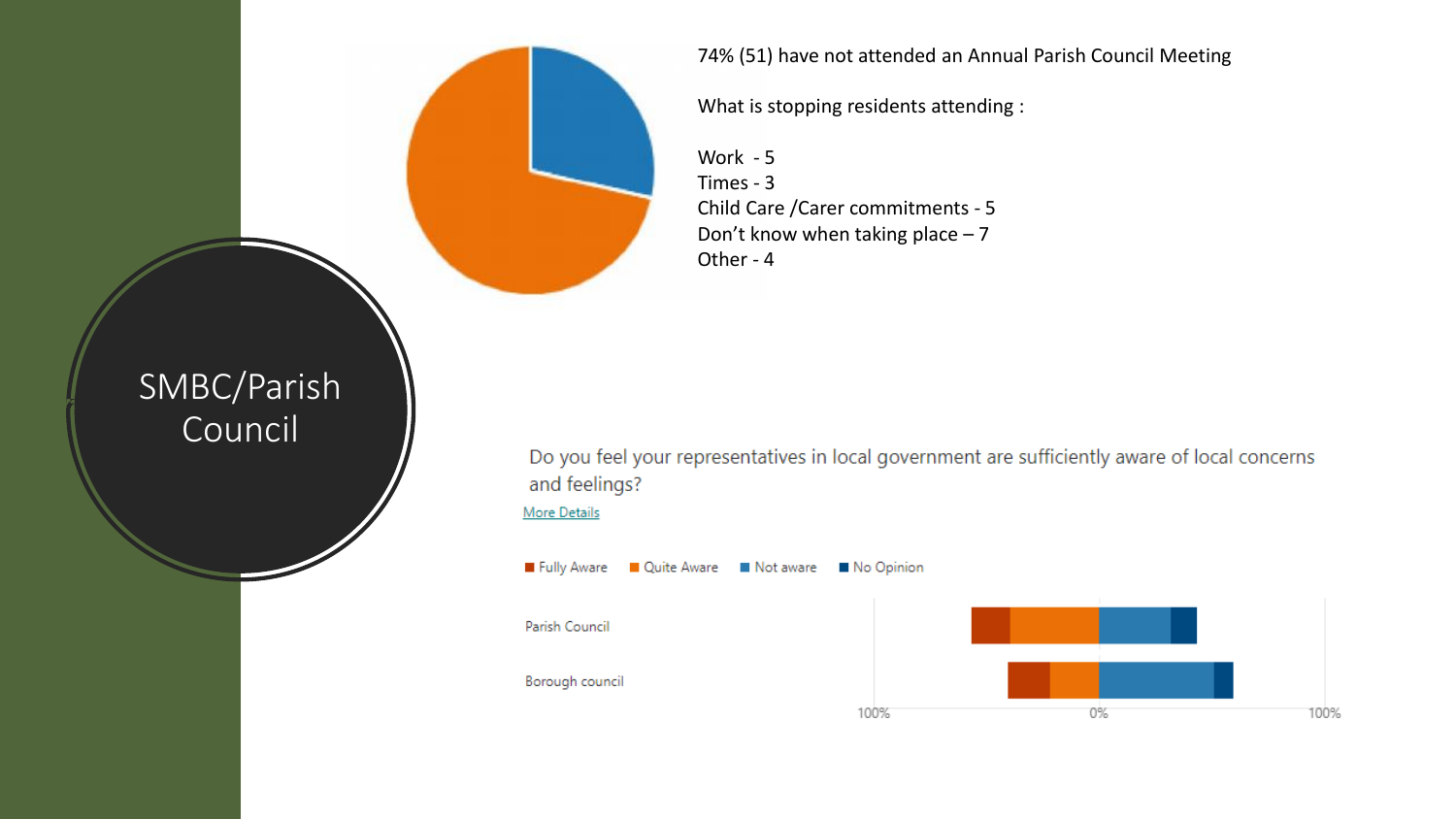|                                     | <b>GOOD</b> | <b>REASONABLE</b> | <b>POOR</b> |
|-------------------------------------|-------------|-------------------|-------------|
| <b>Refuse Collection</b>            | 58%         | 32%               | 9%          |
| <b>Recycling</b>                    | 39%         | 43%               | 21%         |
| <b>Street Cleaning</b>              | 5%          | 33%               | 62%         |
| <b>Public Transport</b>             | 19%         | 50%               | 31%         |
| <b>Parks and Green Spaces</b>       | 29%         | 50%               | 21%         |
| <b>Parking</b>                      | 5%          | 40%               | 55%         |
| <b>Condition of Roads</b>           | 5%          | 47%               | 48%         |
| <b>Condition of Pavements</b>       | 12%         | 55%               | 33%         |
| <b>Condition of Verges</b>          | 26%         | 40%               | 34%         |
| <b>Condition of Street Lighting</b> | 29%         | 57%               | 14%         |

60

The areas for improvements are Street Cleaning, Parking and condition of Roads

## Council Services and Conditions

50 40 30 20  $10 O-$ **More Better Better Police Activities consultation CCTV Other Lighting Presence for Young with Police 46 2 15 53 People 45 49**

What measures residents like to see:

- Better Police Presence
- More Activities for young people
- CCTV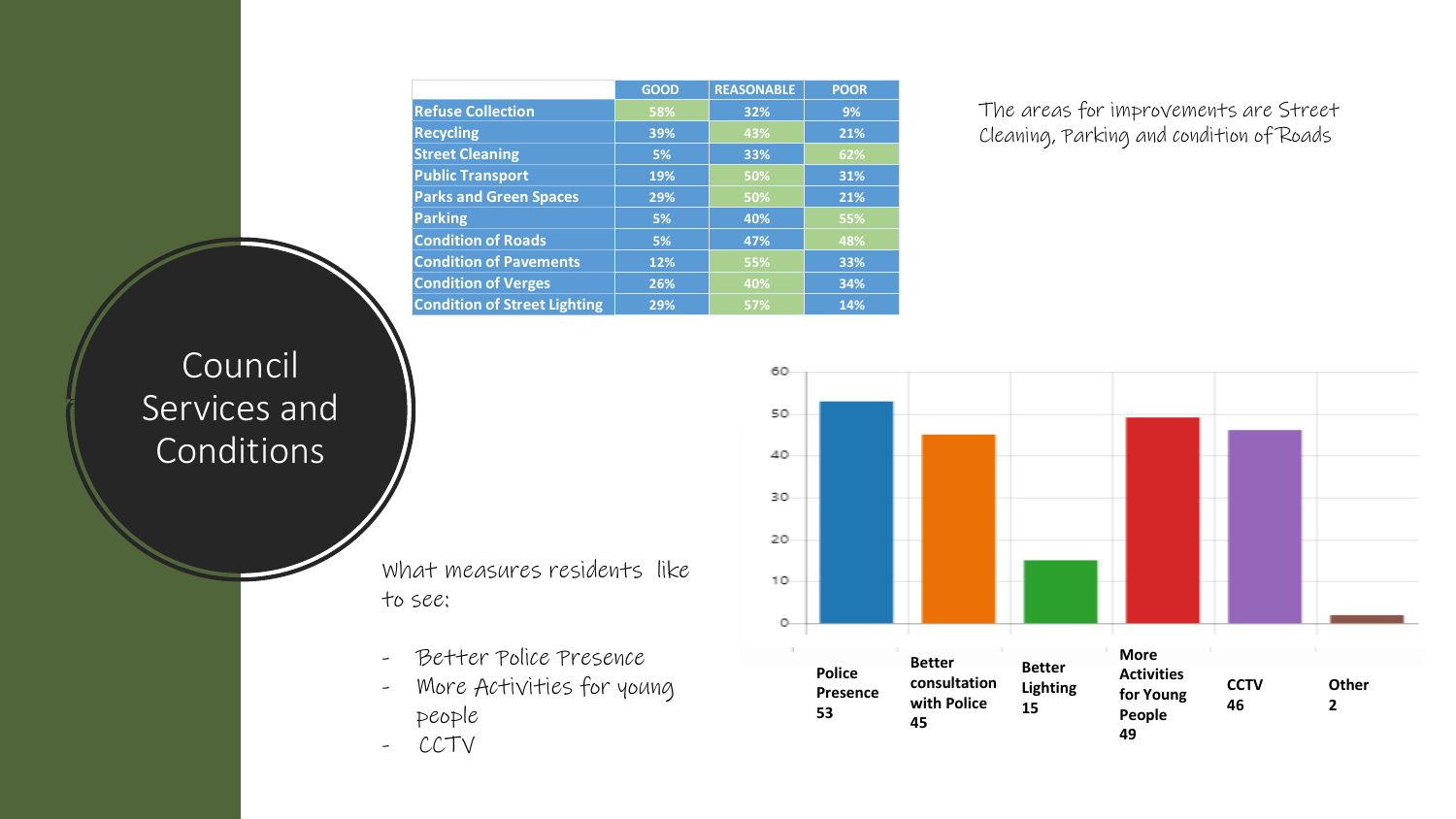What do you think should be done to help protect and enhance the local environment in Kingshurst?



What would improve the area: Street Watch/Park Watch, Reduce Fly-Tipping, more local employment along with more trees, plants and play equipment.

Would you like to see any of the following?

More flower beds and planters 45 More Christmas decorations 33 More tree planting 35 A war memorial 15 Outdoor Play equipment 43 **O** Other 7



Council Services and Conditions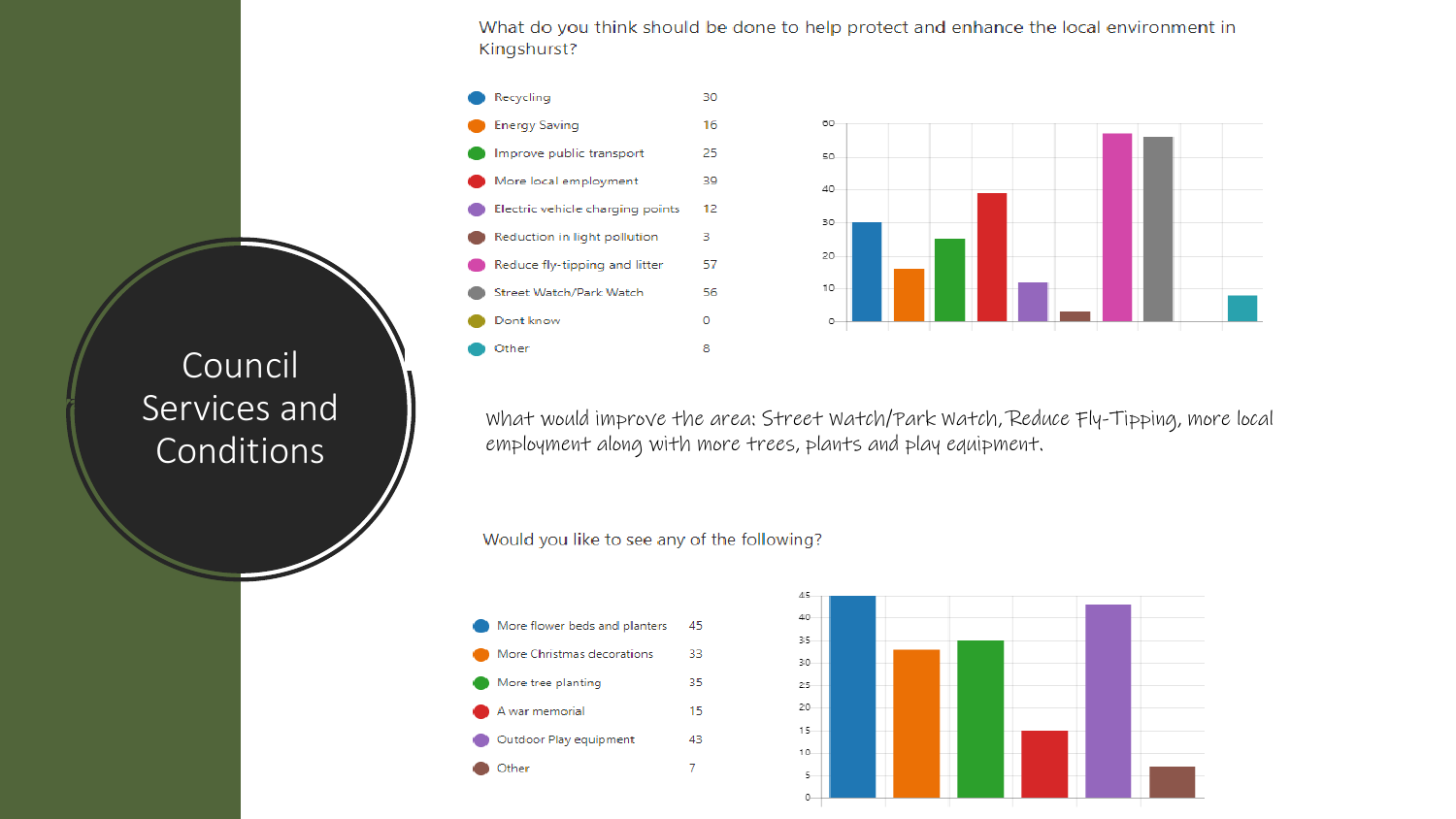Residents are concerned about : Litter, Theft and Car Crime .

#### Which, if any, of the following crimes and anti-social behaviour concern you in Kingshurst?



Do you regard the police coverage of Kingshurst to be:





# Police and Crime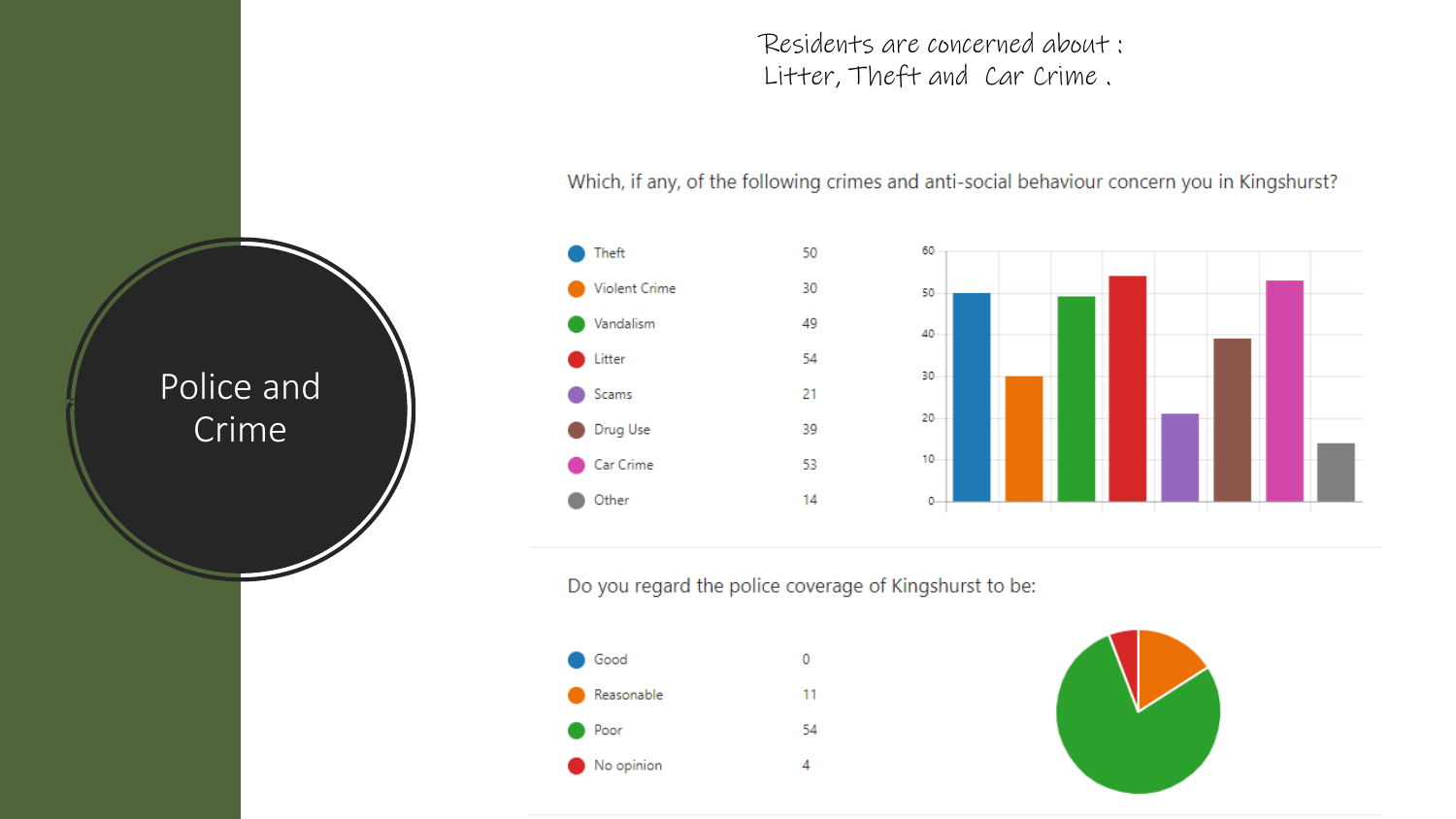Word cloud of top 3 answers